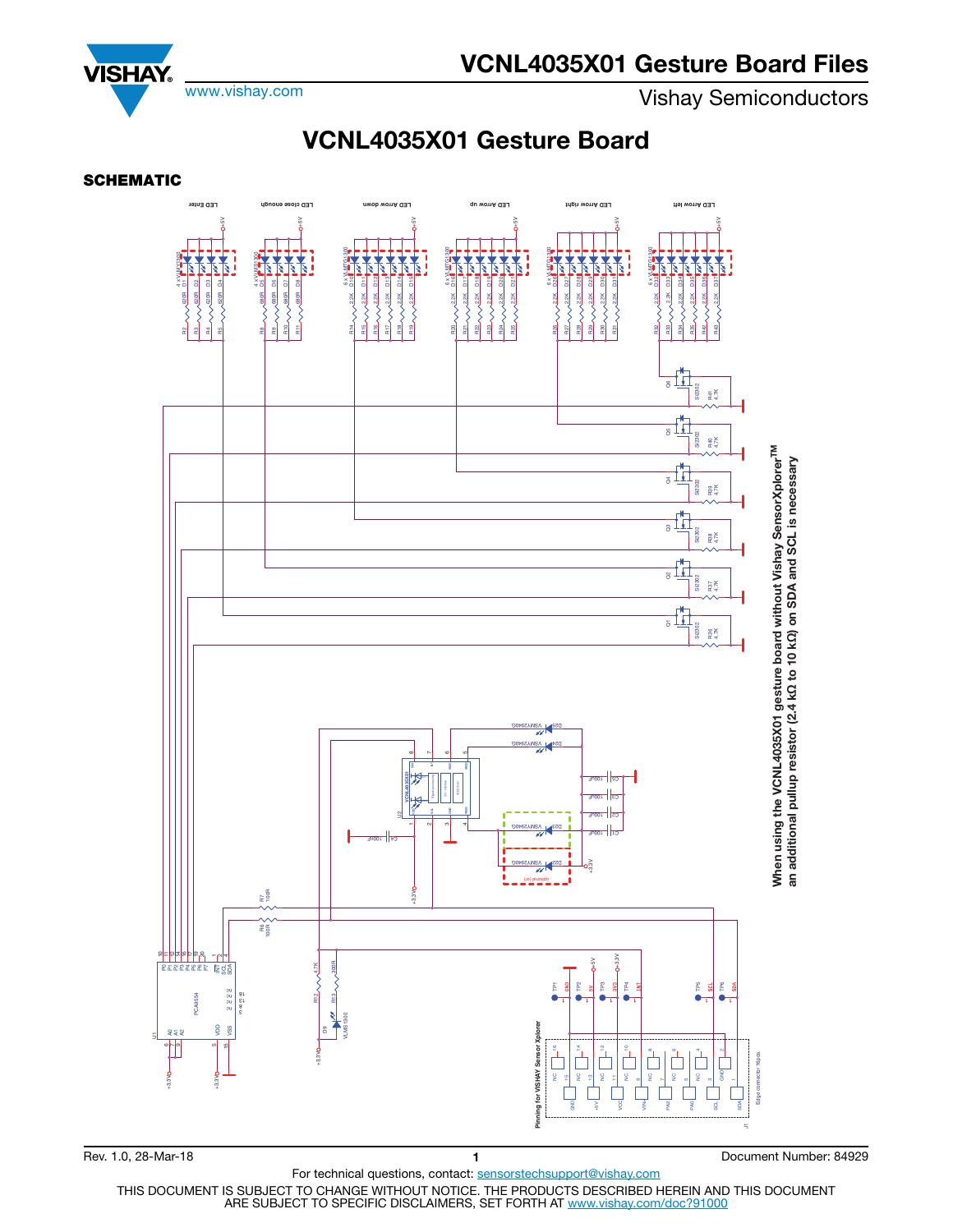

www.vishay.com **Vishay Semiconductors** 



**ASSEMBLY**

**VSMY2940G** VLMS1300<br>D9  $\sqrt{\frac{1}{4}}$  $\begin{array}{|c|c|}\n\hline\n\textbf{1} &300\text{R}\n\hline\n\end{array}$  $R13$  $R12$  $\blacksquare$  4.7K  $\blacksquare$  100nf **VLMTG1300** D25 D24 **VSMY2940G**  $C<sub>5</sub>$  $100$ uF  $\mathbb{H}^*$ O TP2  $OTP3$ Si2302 Si2302 Si2302  $O$  TP4  $OTP6$ **PCA9554**  $\bigcirc$  TP5  $\overline{\text{S12}}$  $O$  TP1  $s$ i 230

VCNL4035X01 gesture board, rev. 5.0

Assembly top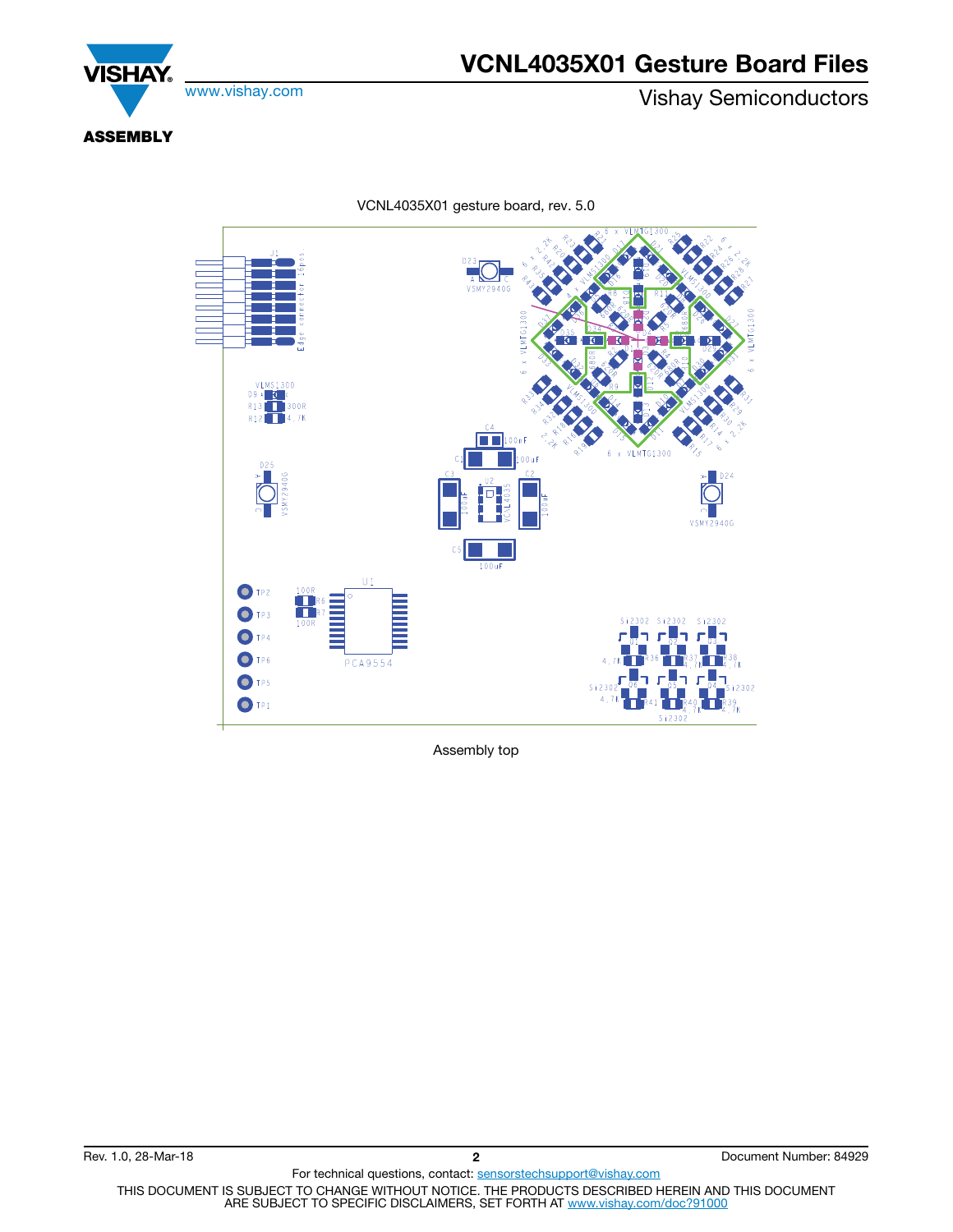## **VCNL4035X01 Gesture Board Files**



SHA

www.vishay.com **Vishay.com** Vishay Semiconductors

| <b>BILL OF MATERIALS</b> |              |                  |                        |                  |                |  |  |  |
|--------------------------|--------------|------------------|------------------------|------------------|----------------|--|--|--|
| <b>ITEM</b>              | QUANTITY     | <b>REFERENCE</b> | <b>COMPONENT CLASS</b> | <b>VALUE</b>     | <b>PACKAGE</b> |  |  |  |
| $\mathbf{1}$             | 1            | C1               | Capacitor NP           | $100 \mu F$      | <b>SMC1206</b> |  |  |  |
| $\overline{2}$           | 1            | C <sub>2</sub>   | Capacitor NP           | $100 \mu F$      | <b>SMC1206</b> |  |  |  |
| 3                        | $\mathbf{1}$ | C <sub>3</sub>   | Capacitor NP           | $100 \mu F$      | <b>SMC1206</b> |  |  |  |
| 4                        | 1            | C <sub>4</sub>   | Capacitor NP           | 100 nF           | <b>SMC0603</b> |  |  |  |
| 5                        | $\mathbf{1}$ | C <sub>5</sub>   | Capacitor NP           | $100 \mu F$      | <b>SMC1206</b> |  |  |  |
| 6                        | 1            | D <sub>1</sub>   | LED orange             | <b>VLMO1300</b>  | SMD0603        |  |  |  |
| 7                        | 1            | D <sub>2</sub>   | LED orange             | <b>VLMO1300</b>  | SMD0603        |  |  |  |
| 8                        | 1            | D <sub>3</sub>   | LED orange             | <b>VLMO1300</b>  | SMD0603        |  |  |  |
| 9                        | 1            | D <sub>4</sub>   | LED orange             | <b>VLMO1300</b>  | SMD0603        |  |  |  |
| 10                       | 1            | D <sub>5</sub>   | LED red                | <b>VLMS1300</b>  | SMD0603        |  |  |  |
| 11                       | 1            | D <sub>6</sub>   | LED red                | <b>VLMS1300</b>  | SMD0603        |  |  |  |
| 12                       | 1            | D7               | LED red                | <b>VLMS1300</b>  | SMD0603        |  |  |  |
| 13                       | 1            | D <sub>8</sub>   | LED red                | <b>VLMS1300</b>  | SMD0603        |  |  |  |
| 14                       | 1            | D <sub>9</sub>   | LED red                | <b>VLMS1300</b>  | SMD0603        |  |  |  |
| 15                       | $\mathbf{1}$ | D <sub>10</sub>  | LED true green         | <b>VLMTG1300</b> | SMD0603        |  |  |  |
| 16                       | $\mathbf{1}$ | D11              | LED true green         | <b>VLMTG1300</b> | SMD0603        |  |  |  |
| 17                       | 1            | D12              | LED true green         | <b>VLMTG1300</b> | SMD0603        |  |  |  |
| 18                       | 1            | D <sub>13</sub>  | LED true green         | <b>VLMTG1300</b> | SMD0603        |  |  |  |
| 19                       | $\mathbf{1}$ | D <sub>14</sub>  | LED true green         | <b>VLMTG1300</b> | SMD0603        |  |  |  |
| 20                       | 1            | D <sub>15</sub>  | LED true green         | <b>VLMTG1300</b> | SMD0603        |  |  |  |
| 21                       | 1            | D16              | LED true green         | <b>VLMTG1300</b> | SMD0603        |  |  |  |
| 22                       | 1            | D <sub>17</sub>  | LED true green         | <b>VLMTG1300</b> | SMD0603        |  |  |  |
| 23                       | 1            | D18              | LED true green         | <b>VLMTG1300</b> | SMD0603        |  |  |  |
| 24                       | 1            | D <sub>19</sub>  | LED true green         | <b>VLMTG1300</b> | SMD0603        |  |  |  |
| 25                       | 1            | D <sub>20</sub>  | LED true green         | <b>VLMTG1300</b> | SMD0603        |  |  |  |
| 26                       | 1            | D <sub>21</sub>  | LED true green         | <b>VLMTG1300</b> | SMD0603        |  |  |  |
| 28                       | 1            | D <sub>23</sub>  | IR LED 940nm           | <b>VSMY2940G</b> | Dome lens      |  |  |  |
| 29                       | 1            | D <sub>24</sub>  | IR LED 940nm           | <b>VSMY2940G</b> | Dome lens      |  |  |  |
| 30                       | $\mathbf{1}$ | D <sub>25</sub>  | IR LED 940nm           | <b>VSMY2940G</b> | Dome lens      |  |  |  |
| 31                       | 1            | D <sub>26</sub>  | LED true green         | <b>VLMTG1300</b> | SMD0603        |  |  |  |
| 32                       | 1            | D <sub>27</sub>  | LED true green         | <b>VLMTG1300</b> | SMD0603        |  |  |  |
| 33                       | $\mathbf{1}$ | D <sub>28</sub>  | LED true green         | <b>VLMTG1300</b> | SMD0603        |  |  |  |
| 34                       | 1            | D <sub>29</sub>  | LED true green         | <b>VLMTG1300</b> | SMD0603        |  |  |  |
| 35                       | $\mathbf{1}$ | D30              | LED true green         | <b>VLMTG1300</b> | SMD0603        |  |  |  |
| 36                       | $\mathbf{1}$ | D31              | LED true green         | <b>VLMTG1300</b> | SMD0603        |  |  |  |
| 37                       | 1            | D32              | LED true green         | <b>VLMTG1300</b> | SMD0603        |  |  |  |
| 38                       | 1            | D33              | LED true green         | <b>VLMTG1300</b> | SMD0603        |  |  |  |
| 39                       | 1            | D34              | LED true green         | <b>VLMTG1300</b> | SMD0603        |  |  |  |
| 40                       | 1            | D35              | LED true green         | <b>VLMTG1300</b> | SMD0603        |  |  |  |
| 41                       | 1            | D36              | LED true green         | <b>VLMTG1300</b> | SMD0603        |  |  |  |
| 42                       | $\mathbf{1}$ | D37              | LED true green         | <b>VLMTG1300</b> | SMD0603        |  |  |  |
| 43                       | 1            | Q1               | Transistor             | Si2302           | SMSOT23GSD     |  |  |  |
| 44                       | 1            | Q <sub>2</sub>   | Transistor             | Si2302           | SMSOT23GSD     |  |  |  |
| 45                       | 1            | Q3               | Transistor             | Si2302           | SMSOT23GSD     |  |  |  |
| 46                       | 1            | Q4               | Transistor             | Si2302           | SMSOT23GSD     |  |  |  |
| 47                       | 1            | Q5               | Transistor             | Si2302           | SMSOT23GSD     |  |  |  |
| 48                       | $\mathbf{1}$ | Q6               | Transistor             | Si2302           | SMSOT23GSD     |  |  |  |
| 50                       | $\mathbf{1}$ | R <sub>2</sub>   | Resistor               | 620 Ω            | SMR0603        |  |  |  |
| 51                       | $\mathbf{1}$ | R <sub>3</sub>   | Resistor               | 620 Ω            | SMR0603        |  |  |  |

Rev. 1.0, 28-Mar-18 **3** Document Number: 84929